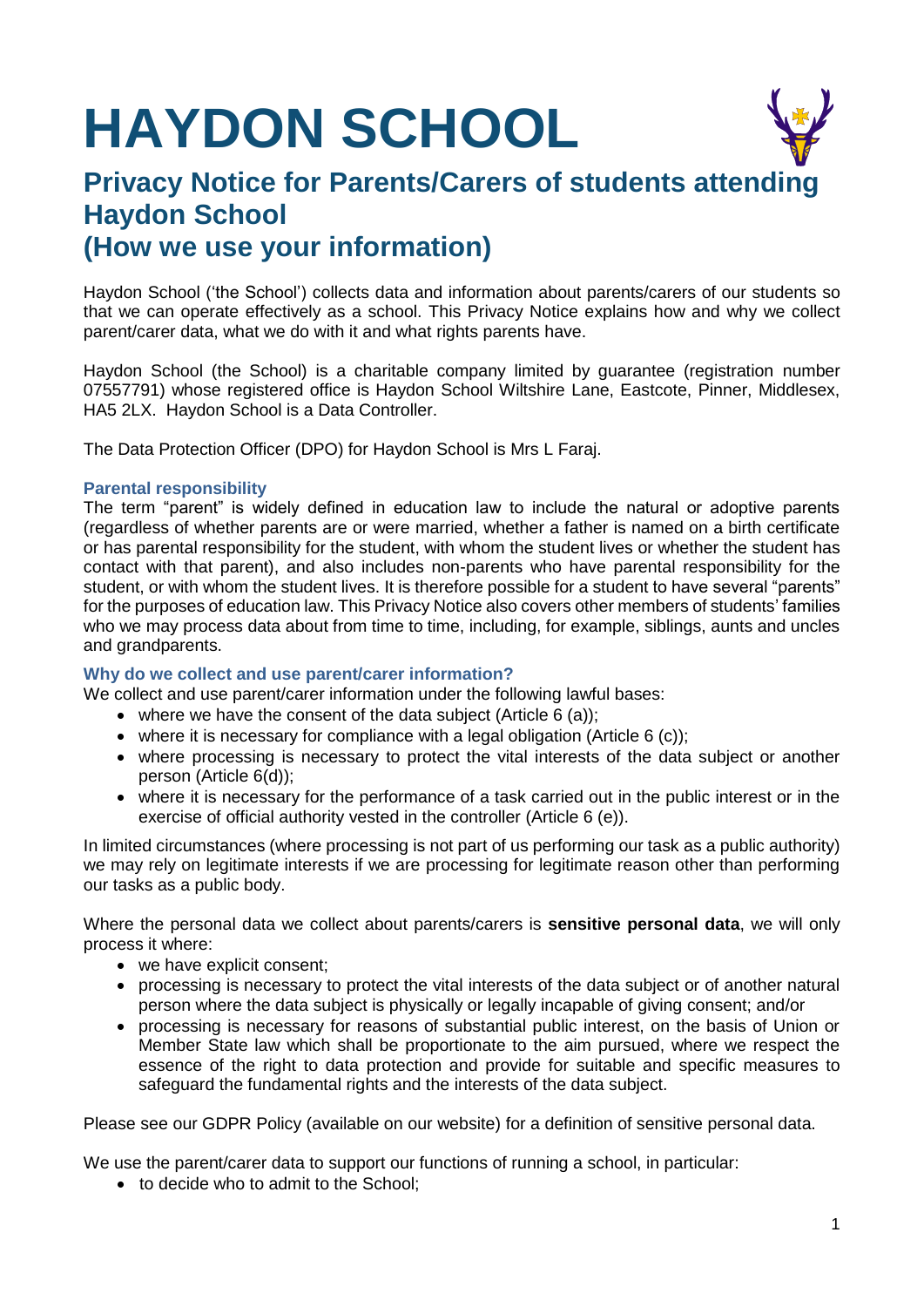- to maintain a waiting list:
- to support student learning;
- to monitor and report on student progress;
- to provide appropriate pastoral care;
- to assess the quality of our services:
- to comply with the law regarding data sharing;
- for the protection and welfare of students and others in the School, including our safeguarding/ child protection obligations;
- for the safe and orderly running of the School:
- to promote the School with your consent;
- to send you communications that may be of interest to you which may include information about school events or activities, news, campaigns, appeals, other fundraising activities;
- in order to respond to investigations from our regulators or to respond to complaints raised by our stakeholders;
- in connection with any legal proceedings threatened or commenced against the School.

#### **The categories of parent/carer information that we collect, hold and share**

The categories of parent/carer information that we routinely collect, hold and share include:

- personal information (such as name, salutation, address, telephone number and email address);
- relation to student, contact type and priority;
- proof of address documentation:
- entitlement to certain benefits and information about court orders in place affecting parenting arrangements for students.

We also collect 'emergency contact' information (name, telephone number, address, email address, and relation to student). We advise that parents/carers seek permission from the named 'emergency contact' before supplying information to the School.

From time to time and in certain circumstances, we might also process personal data about parents/ carers, some of which might be **sensitive personal data**, such as information about criminal proceedings/ convictions or information about child protection/safeguarding. This information is not routinely collected about parents/carers and is only likely to be processed by the School in specific circumstances relating to particular students, for example, if a child protection issue arises or if a parent/carer is involved in a criminal matter. Further, this information is restricted to certain members of staff who need to know it. Where appropriate, such information may be shared with external agencies such as the child protection team at the Local Authority, the Local Authority Designated Officer and/or the Police. Such information will only be processed to the extent that it is lawful to do so and appropriate measures will be taken to keep the data secure.

We collect information about parents/carers before a student joins the School and update it during student's time on the roll as and when new information is acquired.

#### **Collecting parent/carer information**

Whilst the majority of information about parents/carers provided to us is mandatory, some of it is provided to us on a voluntary basis. In order to comply with the General Data Protection Regulation ('the GDPR'), we will inform you whether you are required to provide certain parent/carer information to us or if you have a choice in this. Where appropriate, we will ask parents/carers for consent to process personal data where there is no other lawful basis for processing it, for example where we wish to ask your permission to use your information for marketing purposes or to request voluntary contributions. Parents/carers may withdraw consent given in these circumstances at any time by contacting our DPO, dpo@haydonschool.org.uk.

In addition, the School also uses CCTV cameras around the school site for security purposes and for the protection of staff and students. CCTV footage may be referred to during the course of disciplinary procedures (for staff or students) or to investigate other issues. CCTV footage involving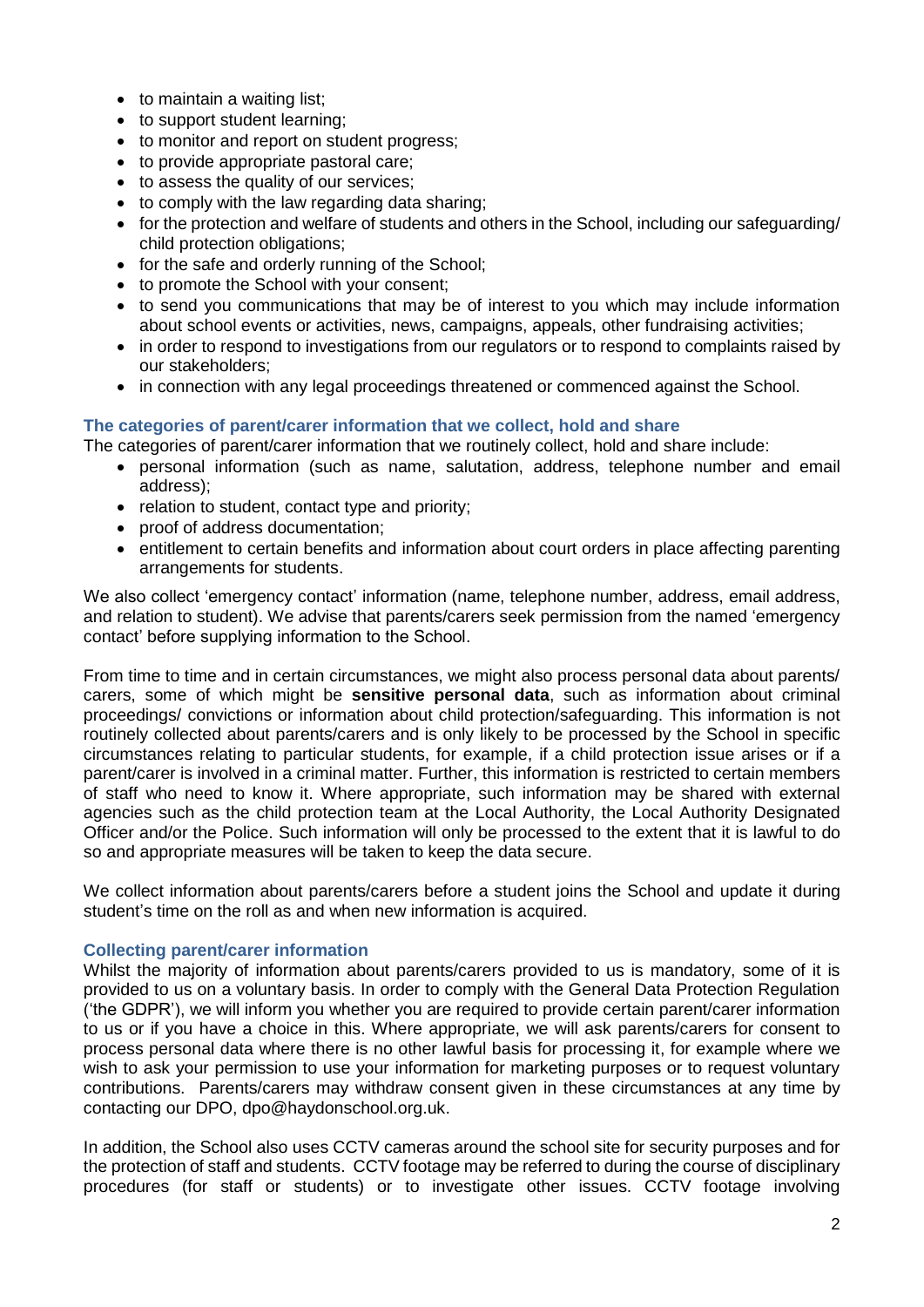parents/carers will only be processed to the extent that it is lawful to do so. Please refer to our CCTV Policy (available on our website) for more details.

#### **Storing parent/carer data**

A significant amount of personal data is stored electronically, for example, on our database, SIMS. We also use Google G-Suite for Education for document creation/editing. Data stored electronically may be saved on a cloud based system which may be hosted in a different country. Please be aware that personal data may be transferred to other countries if, for example, we are arranging a school trip to a different country. Appropriate steps will be taken to keep the data secure.

Some information may also be stored in hard copy format, for example on paper student file.

We will only retain your personal information for as long as necessary to fulfil the purposes we collected it for, including for the purposes of satisfying any legal, accounting, insurance or reporting requirements. Details of retention periods for different aspects of your personal information are available in our Records Management and Retention Policy. To determine the appropriate retention period for personal data, we consider the amount, nature, and sensitivity of the personal data, the potential risk of harm from unauthorised use or disclosure of your personal data, the purposes for which we process your personal data and whether we can achieve those purposes through other means, and the applicable legal requirements.

In some circumstances we may anonymise your personal information so that it can no longer be associated with you, in which case we may use such information without further notice to you. Once you are no longer a parent/carer of a child at the School we will retain your personal information in accordance with the mentioned Records Management and Retention Policy.

#### **Who do we share parent/carer information with?**

We routinely share parent/carer information with:

- Haydon staff in support of student learning and for pastoral support;
- schools that students attend after leaving us;
- SIMS Parent App;
- email and text messaging service (SIMS InTouch);
- online payment system (ParentPay);
- Show My Homework, an online homework system;
- eduFOCUS, provider of our online software for the planning, approval and management of extra-curricular activities and our Accident Book;
- parent evening booking system;
- Softlink, provider of our library management software (Oliver).

We also routinely share student destination data after leaving Haydon with our local authority, Hillingdon London Borough Council.

We may also share parent/carer information with other third parties including the following:

- our local authority (Hillingdon London Borough Council);
- student's home local authority (if different);
- the Department for Education (DfE):
- the Joint Council for Qualifications:
- school trustees:
- the Police and law enforcement agencies;
- NHS health professionals including the school nurse;
- Central and North West London NHS Foundation Trust;
- Public Health England;
- educational psychologists;
- Education Welfare Officers;
- Courts, if ordered to do so: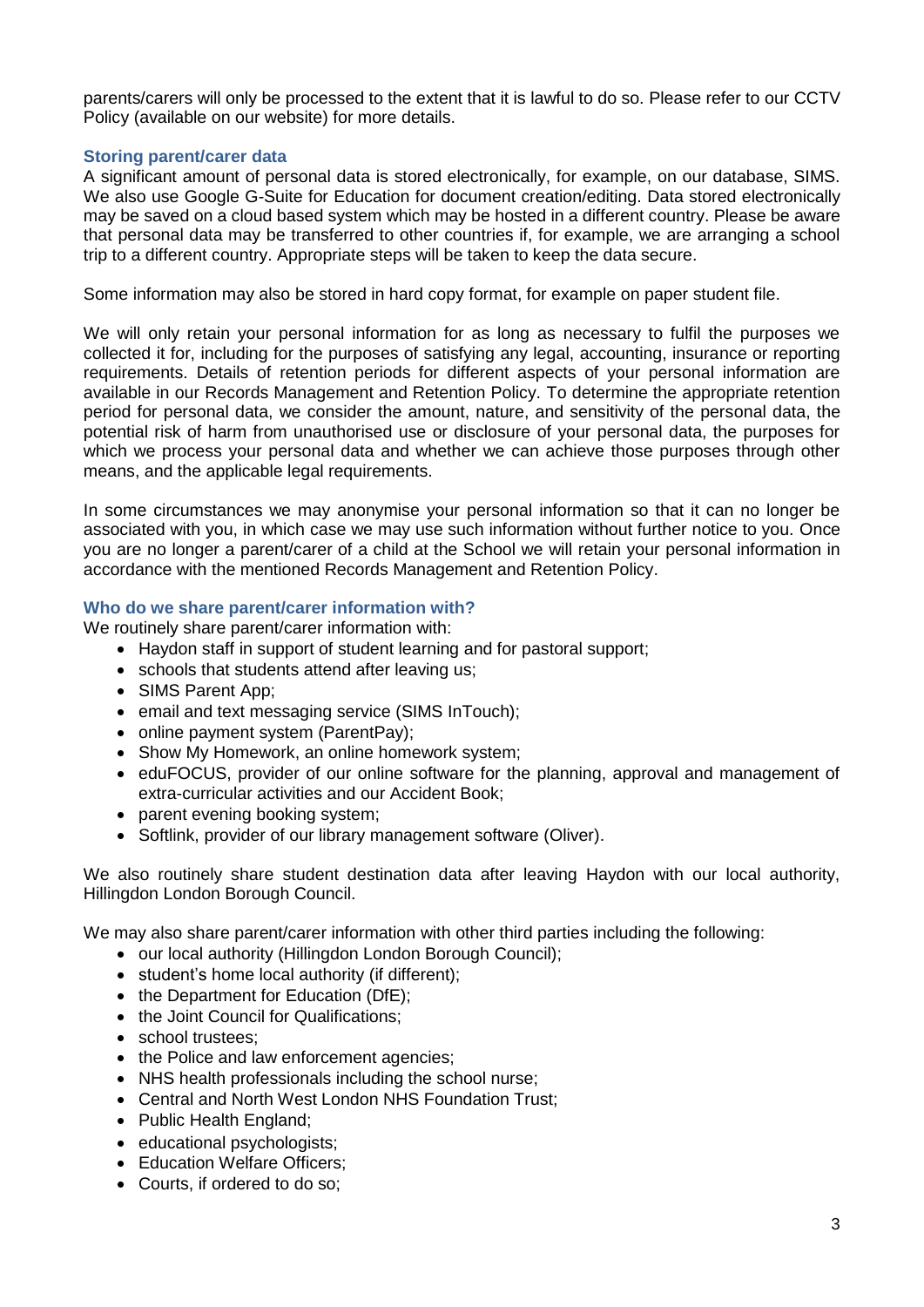- the Teaching Regulation Authority:
- Prevent teams in accordance with the Prevent Duty on schools;
- other schools, for example, if we are negotiating a managed move or alternative provision and we have your consent to share information in these circumstances;
- Buckinghamshire County Council (provides SIMS support management);
- 4H Consortium and its member schools (Year 11 students who expressed interest in consortium subject and Sixth Form Consortium students only);
- our legal advisors:
- our auditors:
- our insurance provider (the Risk Protection Arrangement);
- eDofE (participants only).

# **Free School Meal (FSM) Vouchers**

We have an obligation to ensure that anyone entitled to receive support continues to do so. The voucher scheme being operated by Edenred and Wonde enables us to fulfil our obligations. If your son/daughter is eligible for FSMs we may share your name, email address and telephone number with Edenred and Wonde to provide the voucher. The provider will be given the minimum amount of data needed. Please be advised that we share your information as part of our public task in providing FSMs.

Please be advised that we employ services of a confidential waste disposal company (Restore Datashred) for secure disposal of paper records.

Some of the organisations referred to above are joint data controllers. This means we are all responsible to you for how we process your data.

In the event that we share personal data about parents/carers with third parties, we will provide the minimum amount of personal data necessary to fulfil the purpose for which we are required to share the data.

### **Requesting access to your personal data**

Under data protection legislation, you have the right to request access to information about you that we hold ('Subject Access Request'). To make a request for your personal data, please contact the DPO, dpo@haydonschool.org.uk although any written request for personal data will be treated as a Subject Access Request.

The legal timescales for the School to respond to a Subject Access Request is one calendar month. As the School has limited staff resources outside of term time, we encourage parents/carers to submit Subject Access Requests during term time and to avoid sending a request during periods when the School is closed or is about to close for the holidays where possible. This will assist us in responding to your request as promptly as possible. For further information about how we handle Subject Access Requests, please see our GDPR Policy (on the school website).

### **No fee usually required**

You will not have to pay a fee to access your personal information (or to exercise any of the other rights). However, we may charge a reasonable fee if your request for access is manifestly unfounded or excessive. Alternatively, we may refuse to comply with the request in such circumstances.

### **What we may need from you**

We may need to request specific information from you to help us confirm your identity and ensure your right to access the information (or to exercise any of your other rights). This is another appropriate security measure to ensure that personal information is not disclosed to any person who has no right to receive it.

You also have the right to:

• object to processing of personal data that is likely to cause, or is causing, damage or distress;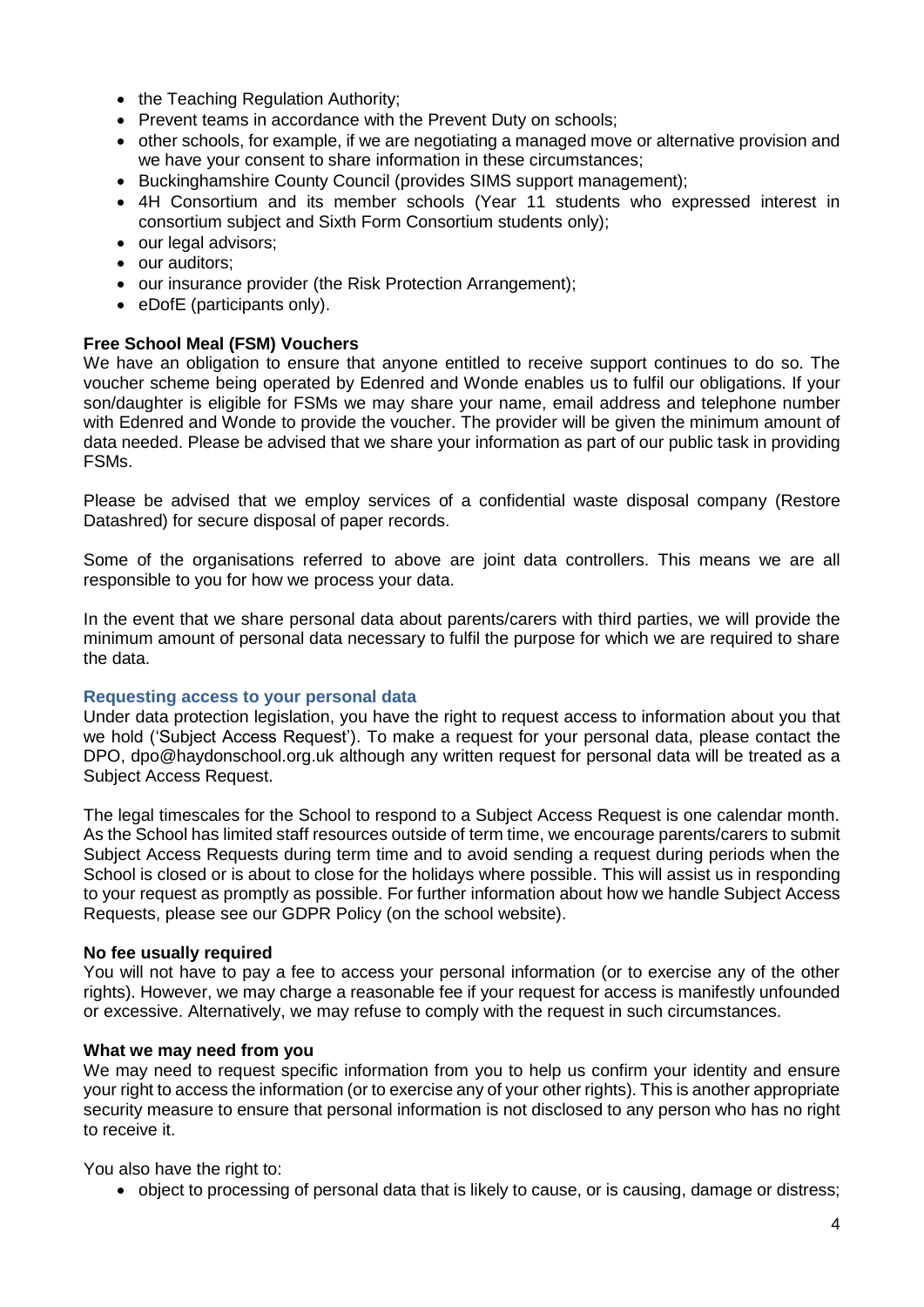- prevent processing for the purpose of direct marketing:
- object to decisions being taken by automated means;
- in certain circumstances, have inaccurate personal data rectified, blocked, erased or destroyed;
- claim compensation for damages caused by a breach of our data protection responsibilities.

## **Requesting access to your son/daughter's personal data**

From the age of 13, we generally regard students as having the capacity to exercise their own rights in relation to their personal data. This means that where we consider a student to have sufficient maturity to understand their own rights, we will require a Subject Access Request to be made by the student and not their parent/carer on their behalf. This does not affect any separate statutory right parents might have to access information about their child. If a parent/carer makes a request for their child's personal data and the child is aged 13 or older and/or the School considers the child to be mature enough to understand their rights under the GDPR, the School shall ask the student for their consent for disclosure of their personal data to their parent/carer(s). Please note that there may be other lawful basis for sharing the personal data with the parent/carer(s) (subject to any enactment or guidance which permits the School to disclose the personal data to a parent without the child's consent). When a student expressly withholds their agreement for their personal data being disclosed to their parent/carer(s), the School in consultation with the DSL will consider the grounds provided. Please see our GDPR Policy (available on our website) for more information.

Requests from parents/carers in respect of their child's personal information will be processed as requests made on behalf of the student where the student is aged under 13 (subject to any exemptions that apply under the legislation). A parent/carer would normally be expected to make a request on a child's behalf if the child is younger than 13 years of age.

When we receive a request from a parent who does not reside at the same address as their son/daughter and if a child has not yet reached the age of 13, we will approach the parent/carer with whom the student resides for their permission to release the data. Each request will be considered on a case-by-case basis and in consultation with the Year Team and the DSL.

Parents of students who attend academies have a separate statutory right to receive an annual written report setting out their child's attainment for the main subject areas which are taught. This is an independent legal right of parents rather than a student's own legal right which falls outside of the GDPR, therefore a student's consent is not required even if a student is able to make their own decisions in relation to their personal data, unless a court order is in place which states otherwise.

### **Right to withdraw consent**

Where you have provided your consent to the collection, processing and transfer of your personal information for a specific purpose, you have the right to withdraw your consent at any time. To withdraw your consent, please contact the DPO, dpo@haydonschool.org.uk.

Once we have received notification that you have withdrawn your consent, we will no longer process your information for the purpose or purposes you originally agreed to.

### **Data Protection Officer**

We have appointed a Data Protection Officer (DPO) to oversee compliance with this Privacy Notice. If you have any questions about this Privacy Notice or how we handle your personal information, please contact our DPO, Mrs L Faraj, via email: dpo@haydonschool.org.uk.

### **Complaints**

If you have a concern about the way we are collecting or using your personal data, we request that you raise it with us in the first instance. You have the right to make a complaint at any time to the Information Commissioner's Office (ICO), the UK supervisory authority for data protection issues. You can contact the Information Commissioners Office on 0303 123 1113 or via email <https://ico.org.uk/global/contact-us/email/> or at the Information Commissioner's Office, Wycliffe House, Water Lane, Wilmslow, Cheshire SK9 5AF.